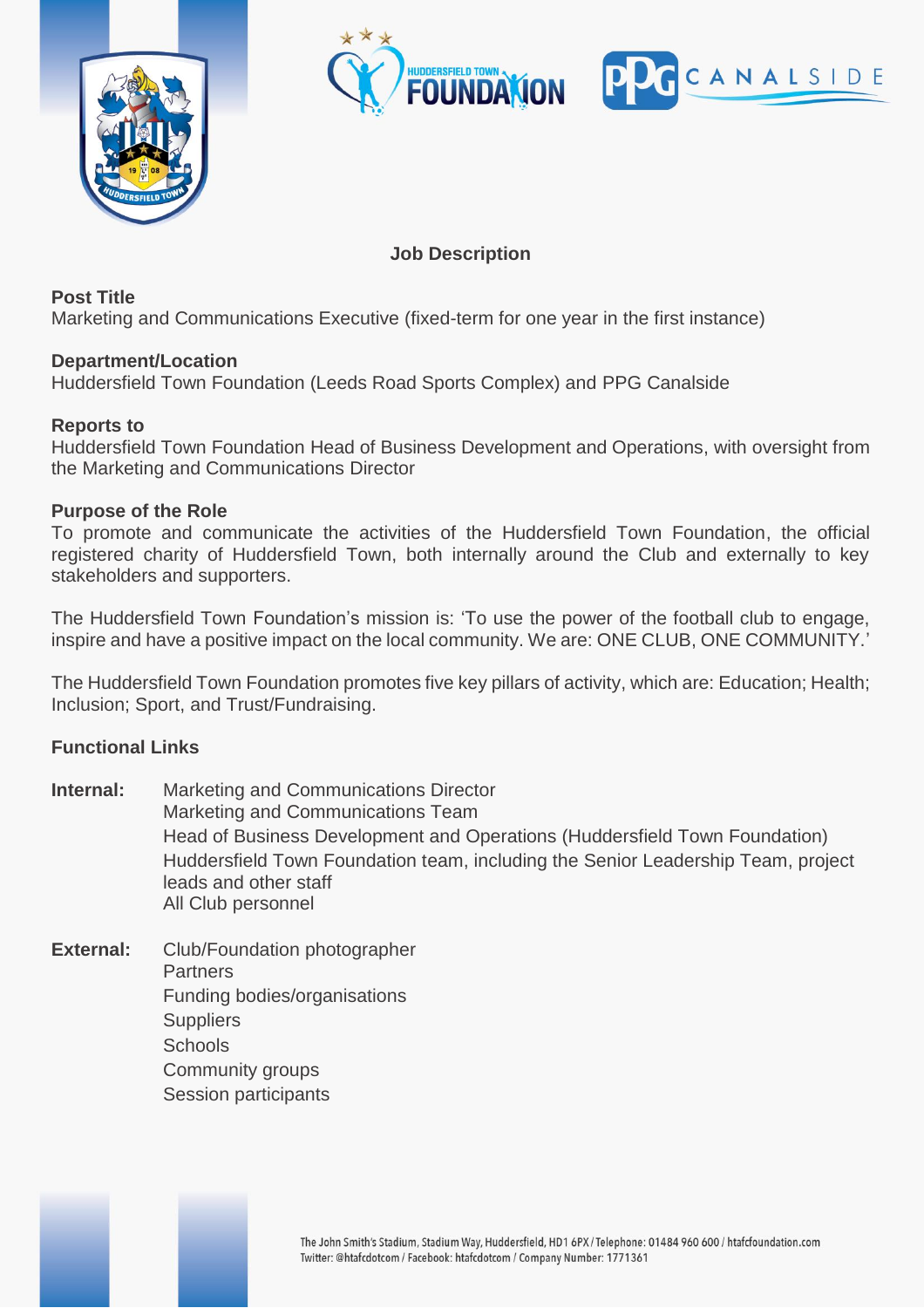## **Key Performance Indicators**

- Evidence of increased publicity of and engagement with the work of the Huddersfield Town Foundation;
- An increase in the quantity and quality of news features relating to the Huddersfield Town Foundation;
- Social media publicity of the Huddersfield Town Foundation increases across all social media platforms; and,
- A communication strategy is developed and implemented, to maximise exposure to and publicity of the work of the Huddersfield Town Foundation.

## **General Responsibilities**

The post holder will be required to:

- Work closely with both HTAFC's Marketing and Communications Team and the Huddersfield Town Foundation staff to promote and communicate the activities of the Foundation, both internally and externally;
- Work with the Huddersfield Town Foundation's Senior Leadership Team and project leads to identify activities and opportunities that can be publicised to external stakeholders as appropriate and relevant; and,
- Working with the Club's Marketing Manager, to develop and oversee marketing campaigns to promote the products/programmes and services of the Huddersfield Town Foundation.

#### **Role Specific Responsibilities**

The post holder will be required to:

- Manage relationships with the press and media with assistance from the Club's Press Officer;
- Manage and develop new relationships with parties who will help in promoting the activities of the Huddersfield Town Foundation;
- Work with the Marketing and Communications Director to brief and educate HTAFC staff (including but not limited to playing staff) on key strategic information related to the Huddersfield Town Foundation for interviews and other purposes;
- Create bespoke content for the Huddersfield Town Foundation's official channels, including but not limited to [www.htafcfoundation.com](http://www.htafcfoundation.com/) and the official match day programme;

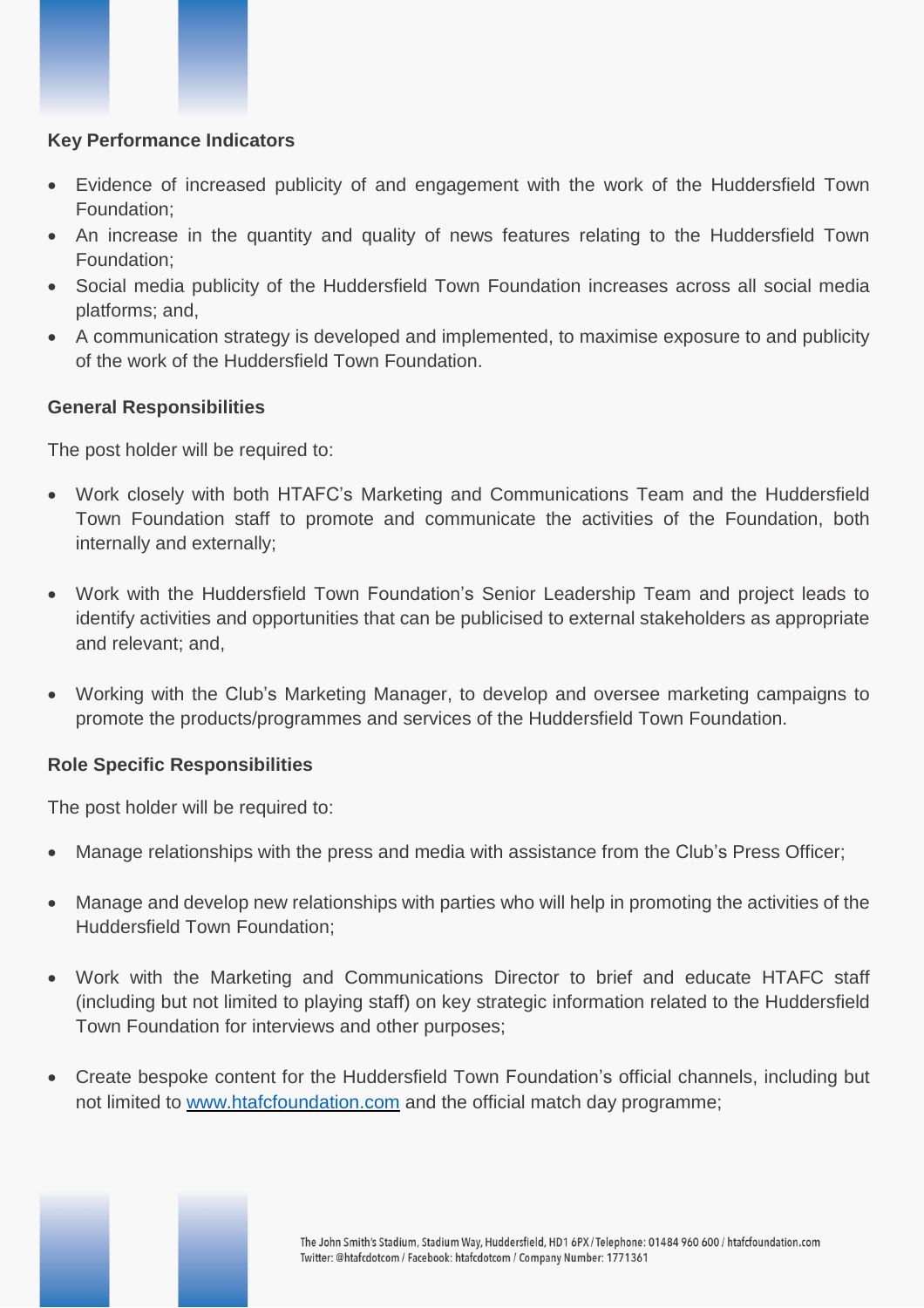

- Work alongside the existing Marketing and Communications team in creating bespoke video and other media content for the Huddersfield Town Foundation social media channels, including (but not limited to) Twitter, Facebook and Instagram;
- Conduct research and analyse data to identify and define audiences;
- Execute additional tasks as required to meet the Huddersfield Town Foundation and HTAFC's changing priorities;
- Create a calendar of marketing and promotion for regular Huddersfield Town Foundation activity, initially focusing on the next quarter, with a view to planning a calendar for a full year;
- Assist in collating specific brand guidelines for the Huddersfield Town Foundation;
- Act as the liaison between the Huddersfield Town Foundation and the Club photographer as required; and,
- Undertake any other duties as required by the Marketing and Communications Director, the Huddersfield Town Foundation Chief Executive Officer, and/or any other Senior Manager/Director.

#### **Behaviour/Conduct**

The post holder will be required to:

- Be proactive with workload and interventions;
- Seek to continually develop their skills and knowledge;
- Adopt an organised and structured approach to fulfilling the duties and responsibilities of the role;
- Communicate appropriately at all levels;
- Be flexible in hours of work:
- Be trustworthy and adhere to the Club's Code of Conduct and Ethics;
- Adhere to protocol and respect confidentiality in all matters, also protecting any data relating to the area of work in accordance with the Data Protection Act 1998 and the General Data Protection Regulation (GDPR) 2018;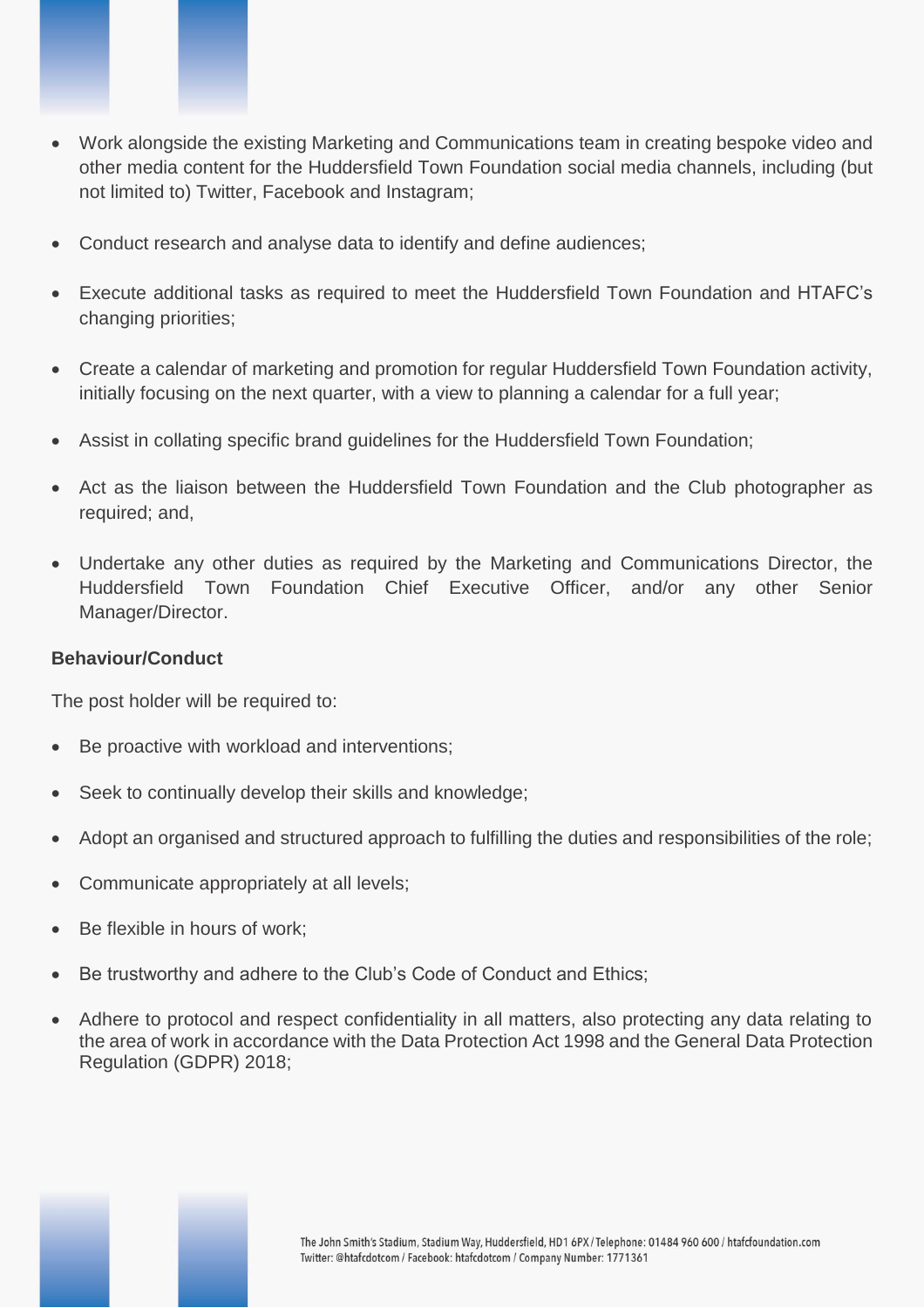- Consistently demonstrate high standards of behaviour and appearance and encourage the same from others;
- Demonstrate a commitment to safeguarding and promoting the welfare of children and young people; and,
- Be respectful of others at all times and behave in a non-discriminatory manner, taking account of all protected characteristics as specified in the Equality Act 2010.

#### **Additional Information**

#### **Safeguarding:**

Huddersfield Town Association Football Club (HTAFC) Ltd. is committed to safeguarding and promoting the welfare of children and young people and expects all staff and volunteers to share this commitment.

The post holder will also be required to undergo Safeguarding Training, to be agreed with the Head of Safeguarding.

#### **Equality, Diversity and Inclusion**

HTAFC and the Huddersfield Town Foundation are diverse environments in which all characteristics under the Equality Act 2010 are respected; we want everyone to feel valued and included within the Club and Foundation, and to be able to achieve their full potential. We have a zero-tolerance approach to any form of discrimination and are committed to the redress of any inequalities by taking positive action where appropriate.

**Accepted by:**

| <b>Name (Printed)</b> |  |
|-----------------------|--|
| <b>Name (Signed)</b>  |  |
| <b>Date</b>           |  |

**This job description was prepared in October 2019.**

**The proposed review of this job description is October 2020.**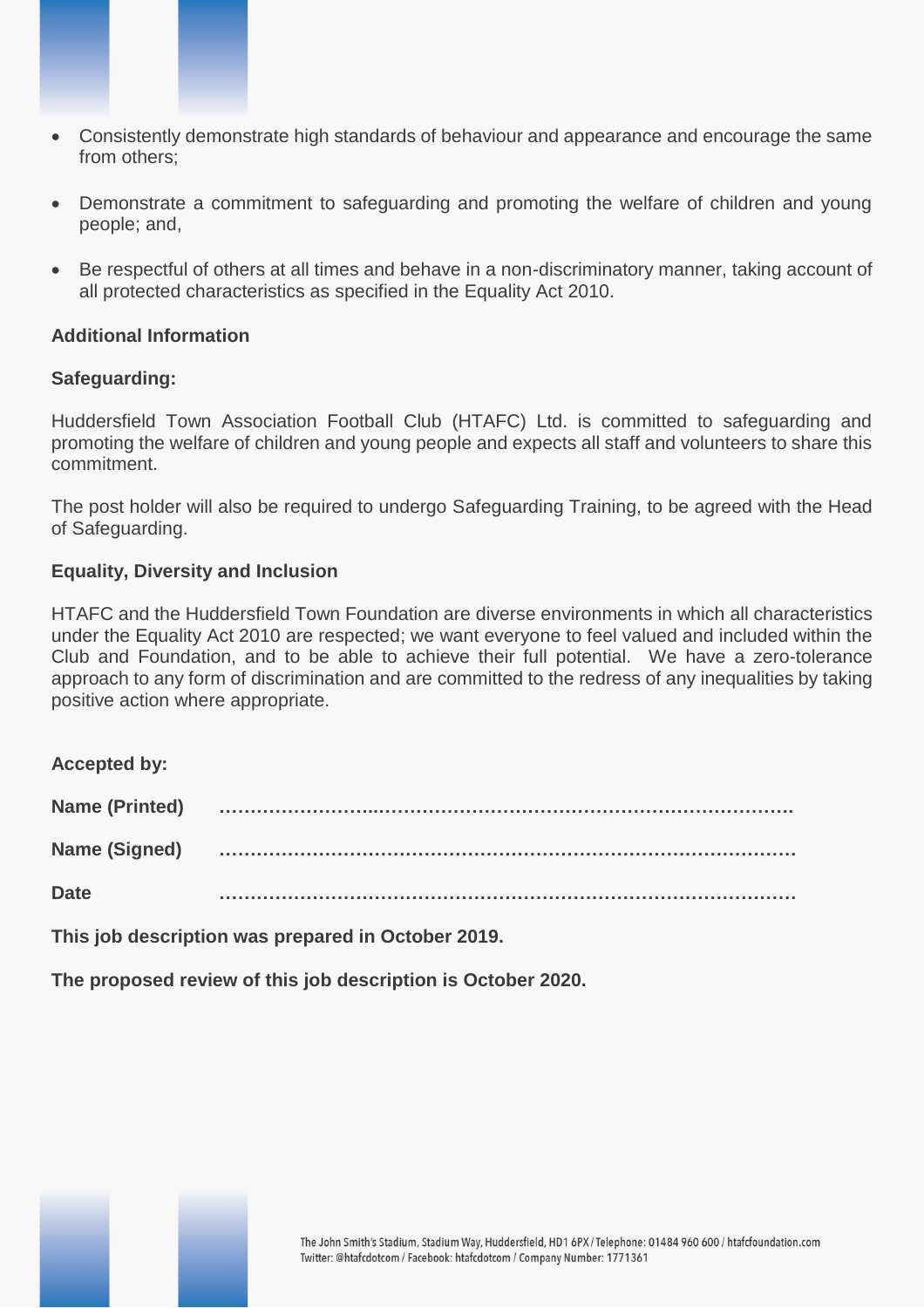

# **Person Specification**

# **Post Title**

Marketing and Communications Executive (fixed-term for one year in the first instance)

| <b>Area of Expertise</b>                       | <b>Essential</b>                                                                                         | <b>Desirable</b>                                                                                                                                                             |  |
|------------------------------------------------|----------------------------------------------------------------------------------------------------------|------------------------------------------------------------------------------------------------------------------------------------------------------------------------------|--|
| <b>Experience</b>                              |                                                                                                          | Previous, recent experience in a<br>$\bullet$<br><b>Marketing and Communications</b><br>role.<br>Previous experience in a sporting<br>$\bullet$<br>environment.              |  |
| <b>Qualifications</b>                          | A good standard of general<br>education including GCSE<br>English and Maths at Grade A*-<br>C/Grade 9-4. | An Honours Degree or equivalent<br>$\bullet$<br>level qualification in Marketing<br>and Communications or a related<br>discipline.                                           |  |
|                                                | <b>Excellent IT skills including</b><br>$\bullet$<br>working knowledge of Microsoft<br>Office.           | Ability to navigate and maximise<br>$\bullet$<br>the potential of social media<br>platforms, to successfully<br>promote and publicise an<br>organisation and its activities. |  |
|                                                | Working knowledge of database<br>systems.                                                                | Ability to prepare and work to<br>$\bullet$<br>marketing briefs.                                                                                                             |  |
| <b>Specific Skills and</b><br><b>Knowledge</b> | Excellent communication skills,<br>both written and verbal.                                              |                                                                                                                                                                              |  |
|                                                | Ability to work on own initiative<br>and with minimal supervision.                                       |                                                                                                                                                                              |  |
|                                                | Ability to take instruction from<br>others.                                                              |                                                                                                                                                                              |  |
|                                                | Commitment and ability to<br>adhere to the Company's<br>policies and procedures.                         |                                                                                                                                                                              |  |